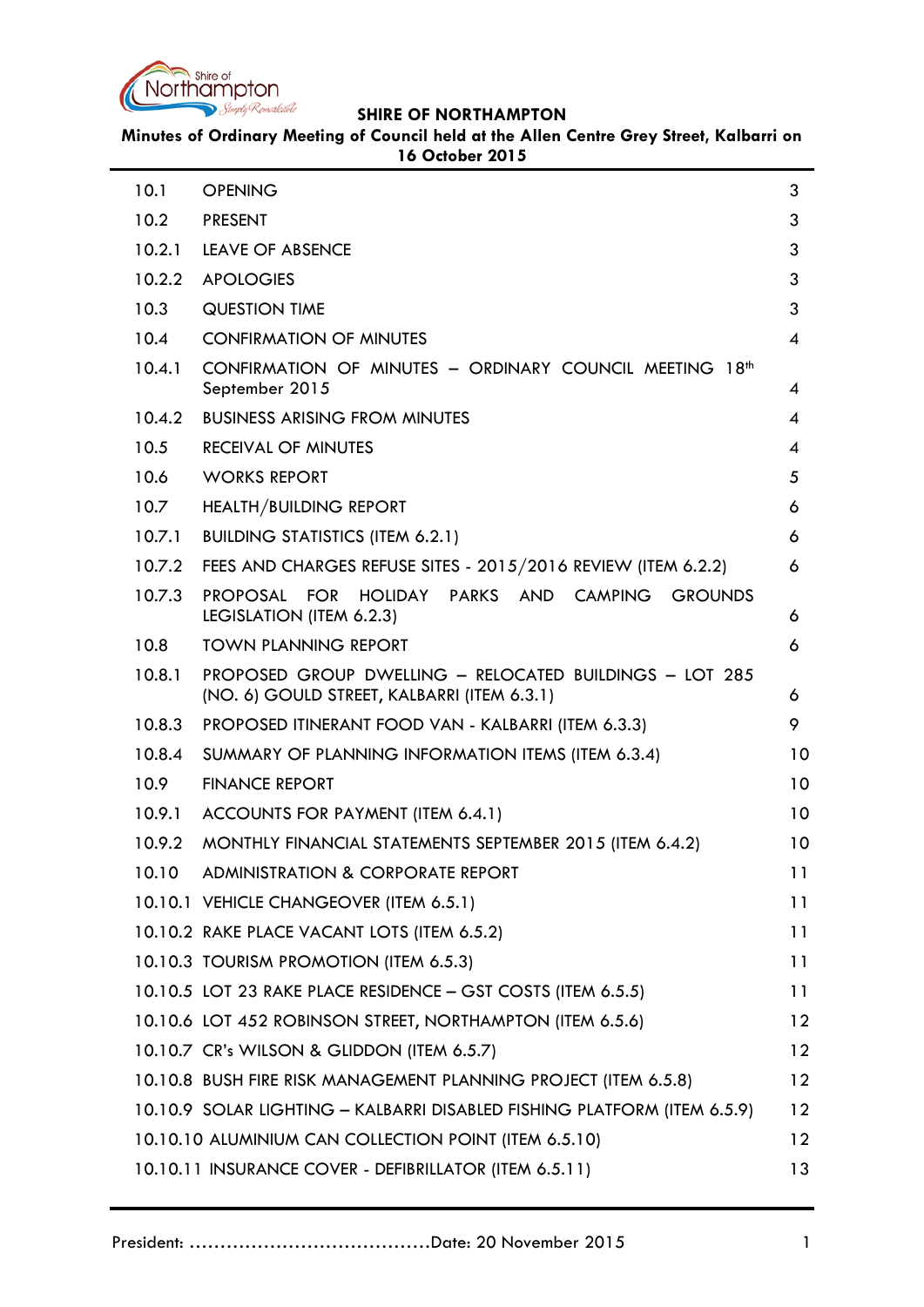

**Minutes of Ordinary Meeting of Council held at the Allen Centre Grey Street, Kalbarri on 16 October 2015**

| 10.11 | SHIRE PRESIDENT'S REPORT                     | 13 |
|-------|----------------------------------------------|----|
| 10.12 | DEPUTY SHIRE PRESIDENT'S REPORT              | 13 |
|       | 10.13 COUNCILLORS' REPORTS                   | 13 |
|       | 10.13.1 CR HOLT                              | 13 |
|       | 10.13.2 CR GLIDDON                           | 13 |
|       | 10.13.3 CR STOCK-STANDEN                     | 14 |
|       | 10.13.4 CR SCOTT                             | 14 |
|       | 10.14 INFORMATION BULLETIN                   | 14 |
|       | 10.15 NEW ITEMS OF BUSINESS                  | 14 |
|       | 10.15.1 PORT GREGORY PINK LAKE STOPPING AREA | 14 |
|       | 10.15.2 TRACKING SYSTEMS FOR SHIRE VEHICLES  | 14 |
|       | 10.15.3 CR GLIDDON'S RETIREMENT FROM COUNCIL | 15 |
|       | 10.15.4 CR WILSON'S RETIREMENT FROM COUNCIL  | 15 |
|       | 10.16 NEXT MEETING OF COUNCIL                | 15 |
| 10.17 | <b>CLOSURE</b>                               | 15 |
|       |                                              |    |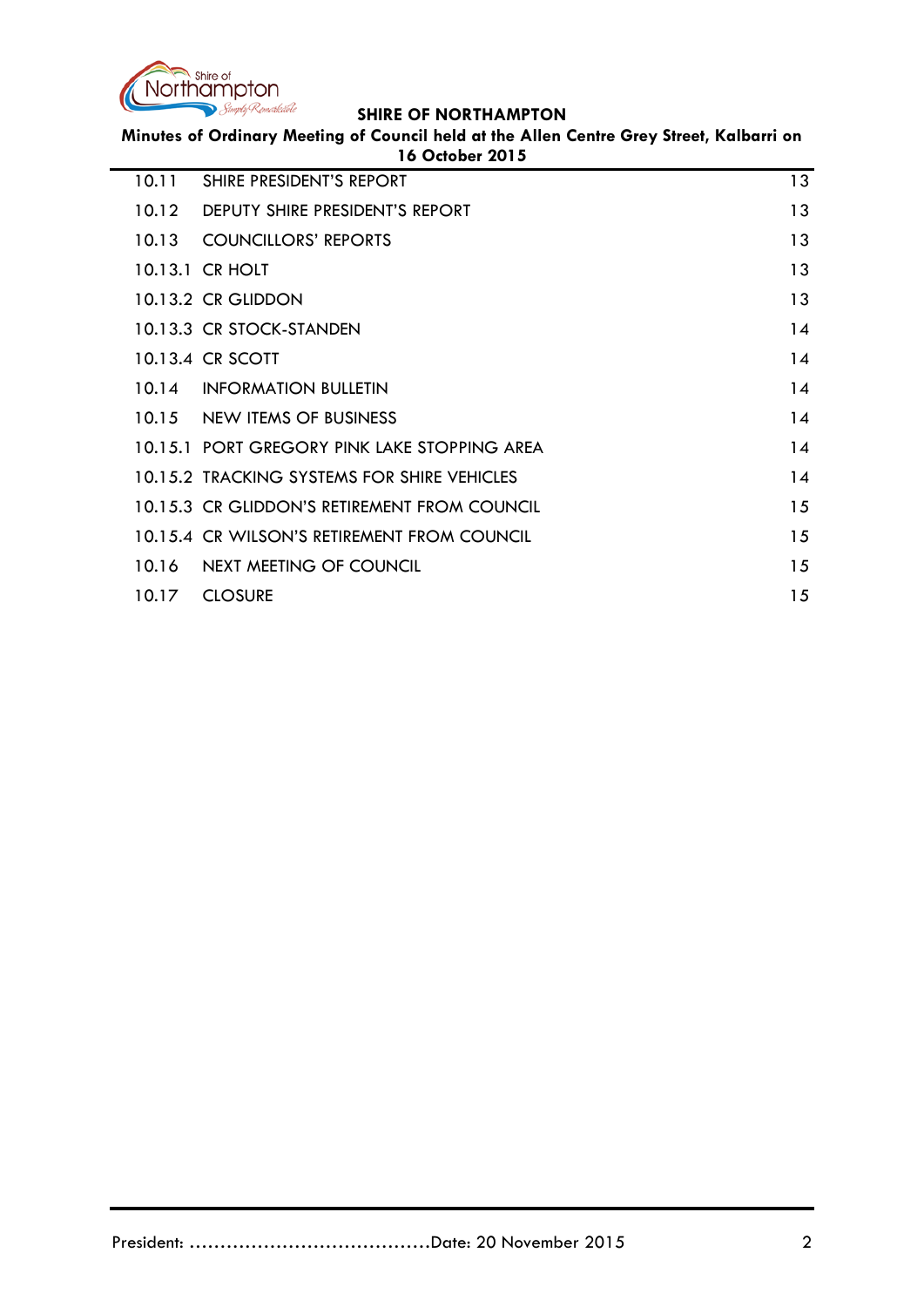

**Minutes of Ordinary Meeting of Council held at the Allen Centre Grey Street, Kalbarri on 16 October 2015**

## <span id="page-2-0"></span>**10.1 OPENING**

The President thanked all Councillors and staff members present for their attendance and declared the meeting open at 1.00pm.

## <span id="page-2-1"></span>**10.2 PRESENT**

| Cr G Wilson                | President                            | Northampton Ward |
|----------------------------|--------------------------------------|------------------|
| Cr C Simkin                | Deputy President                     | Northampton Ward |
| Cr T Carson                |                                      | Northampton Ward |
| Cr S Stock-Standen         |                                      | Northampton Ward |
| Cr P Gliddon               |                                      | Kalbarri Ward    |
| Cr M Scott                 |                                      | Kalbarri Ward    |
| Cr M Holt                  |                                      | Kalbarri Ward    |
| Cr D Pike                  |                                      | Kalbarri Ward    |
| Mr Garry Keeffe            | <b>Chief Executive Officer</b>       |                  |
| <b>Mrs Hayley Williams</b> | <b>Principal Planner</b>             |                  |
| Mr Neil Broadhurst         | Manager of Works                     |                  |
| <b>Mrs Debbie Carson</b>   | <b>Community Development Officer</b> |                  |
| Mr Shane Krakouer          | Cr-elect                             |                  |
| Mrs Roslyn Suckling        | Cr-elect                             |                  |

## <span id="page-2-2"></span>10.2.1 LEAVE OF ABSENCE

Nil

<span id="page-2-3"></span>10.2.2 APOLOGIES

Cr Stanich

## <span id="page-2-4"></span>**10.3 QUESTION TIME**

Mr John Laverack addressed Council and asked the following questions:

• In relation to 4WD driving and off-road vehicle land use and questioned why an access sign had been removed, stating that it was putting beach users at risk.

CEO advised that he was not aware of the sign being removed and advised that this would be checked.

• Have any Kalbarri works been deferred due to the additional financial expenditure incurred by Council as a result of the fire in Northampton in April.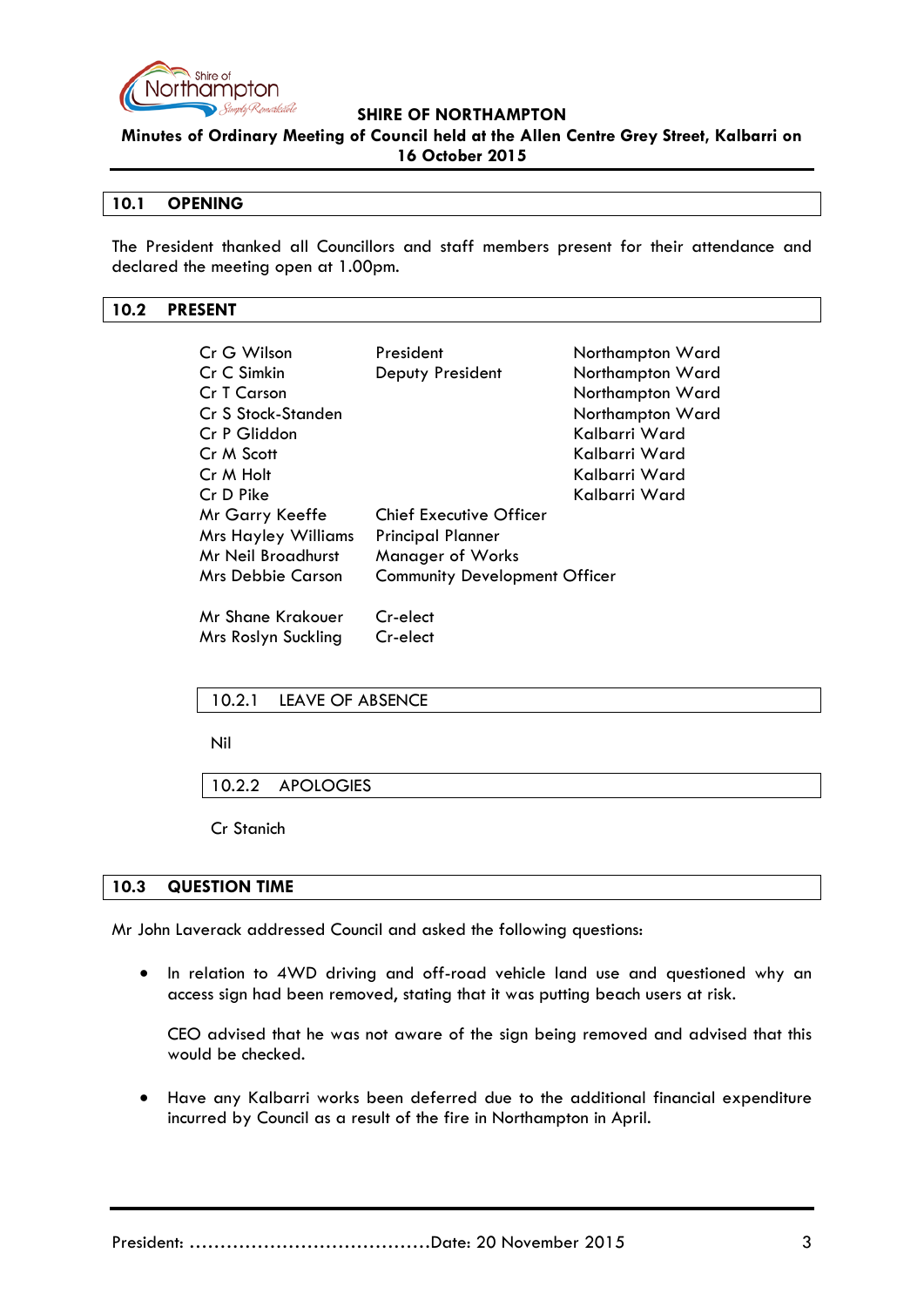

## **Minutes of Ordinary Meeting of Council held at the Allen Centre Grey Street, Kalbarri on 16 October 2015**

President advised that no works had been deferred as a direct result of the fire and that Council was utilising funds from its Land Development Reserve Fund to help with the remediation costs.

• Queried who was in control of the fire brigade and the water use on the chemical fire, why wasn't foam retardant used as well as whether appropriate bunding was in place to contain the chemical spill event.

CEO advised that the Department of Fire and Emergency Services (Geraldton) were in charge, use of large amounts of water on the fire was necessary to protect underground fuel tanks and neighbouring buildings, and the use of fire retardant foam was used as that also resulted in contamination of the drainage line.

CEO also advised that the issue of bunding is under the control of the Department of Minerals and Petroleum and AgSafe WA and is not under the jurisdiction of the Council. CEO also advised that verbal advice had been received that the landowner was inspected by AgSafe WA prior to the fire event and all required bunding was in place.

## <span id="page-3-1"></span><span id="page-3-0"></span>**10.4 CONFIRMATION OF MINUTES**

10.4.1 CONFIRMATION OF MINUTES - ORDINARY COUNCIL MEETING 18<sup>th</sup> September 2015

Moved Cr GLIDDON, seconded Cr SCOTT

That the minutes of the Ordinary Meeting of Council held on the 18<sup>th</sup> September 2015 be confirmed as a true and correct record.

CARRIED 8/0

<span id="page-3-2"></span>10.4.2 BUSINESS ARISING FROM MINUTES

Nil

## <span id="page-3-3"></span>**10.5 RECEIVAL OF MINUTES**

Moved CR STOCK-STANDEN, Seconded Cr SCOTT

That the minutes of the Horrocks Community Centre Selection Committee meeting be received.

CARRIED 8/0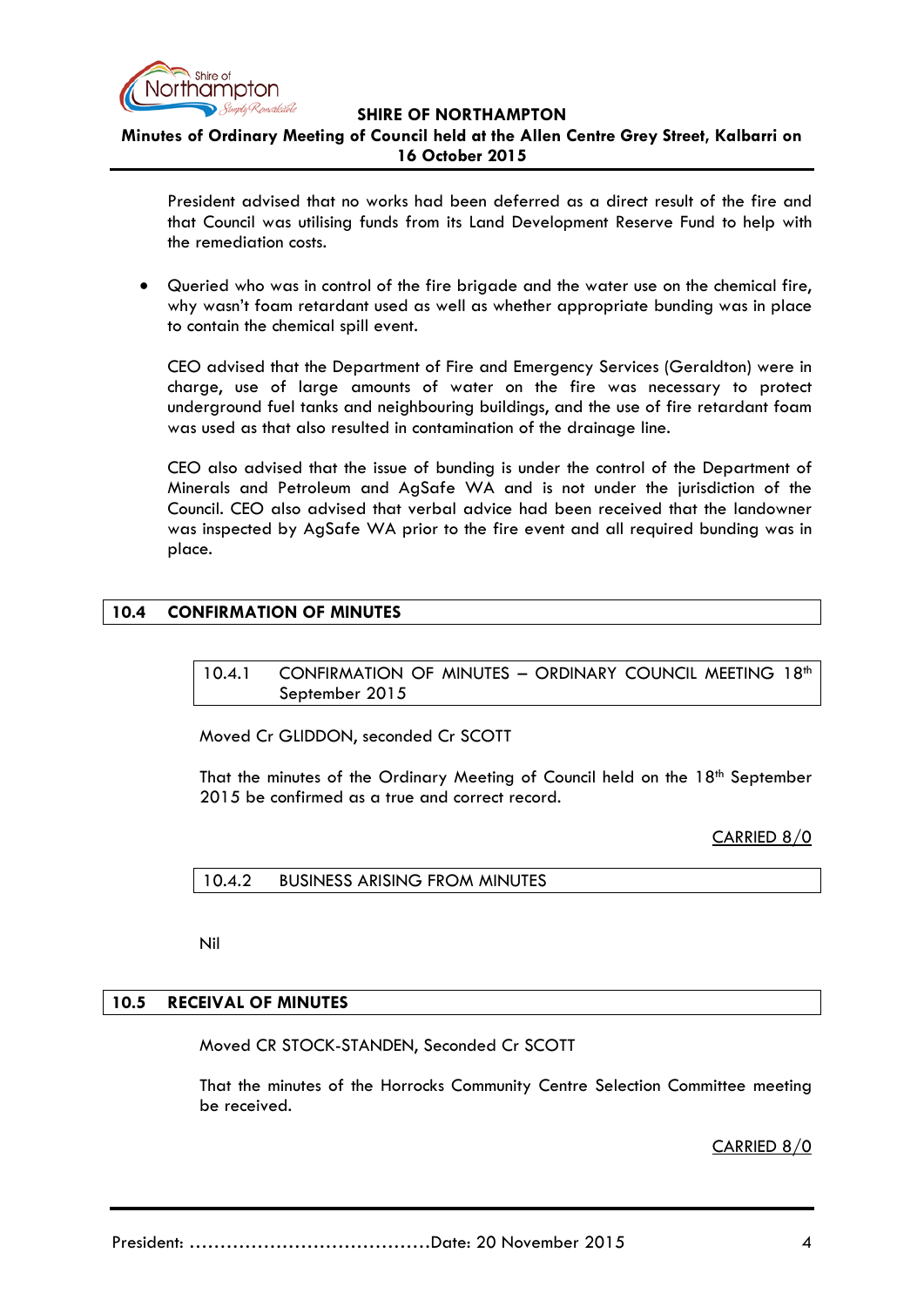

**Minutes of Ordinary Meeting of Council held at the Allen Centre Grey Street, Kalbarri on 16 October 2015**

## <span id="page-4-0"></span>**10.6 WORKS REPORT**

| 10.6.1 |                      |  | INFORMATION ITEMS - MAINTENANCE/CONSTRUCTION WORKS |  |
|--------|----------------------|--|----------------------------------------------------|--|
|        | PROGRAM (ITEM 6.1.1) |  |                                                    |  |

Noted

| 10.6.2 | NORTHAMPTON COMMUNITY CENTRE CAR PARK LINE MARKING     |
|--------|--------------------------------------------------------|
|        | AND SIGNAGE FOR SCHOOL DROP-OFF AND PICKUP AREA (ITEM) |
|        | 6.1.2)                                                 |

Moved Cr STOCK-STANDEN, seconded Cr HOLT

That Council instruct Management to undertake improvement works to the Northampton District High School area including the installation of additional line marking and signage to Lot 469 being the sealed car parking area at the Northampton Community Centre, and that these works are approved as authorised expenditure.

## CARRIED BY AN ABSOLUTE MAJORITY 8/0

## 10.6.3 CONSIDERATION FOR ROAD WORKS COOLCALALAYA ROAD (ITEM 6.1.3)

Moved Cr CARSON, seconded Cr HOLT

That due to other major road project commitments involving grant funding and Council resources and other priority road works that are to be undertaken in the current and future budgets, that no gravel sheeting of Coolcalalaya Road be undertaken at this stage and patching and maintenance grading to be continued. Council will review this situation when the Binnu West Road and White Cliffs Road projects have been completed.

## CARRIED 8/0

## 10.6.4 KALBARRI SUPERMARKET/GILGAI TAVERN CAR PARK AREA CONCEPT PLANS AND ADVERTISING (ITEM 6.1.4)

Moved Cr SCOTT, seconded Cr PIKE

Council undertake advertising of the concept plans for car parking arrangements within the Kalbarri Supermarket / Gilgai Tavern area for public comment.

CARRIED 8/0

Neil Broadhurst departed the meeting at 1:45pm.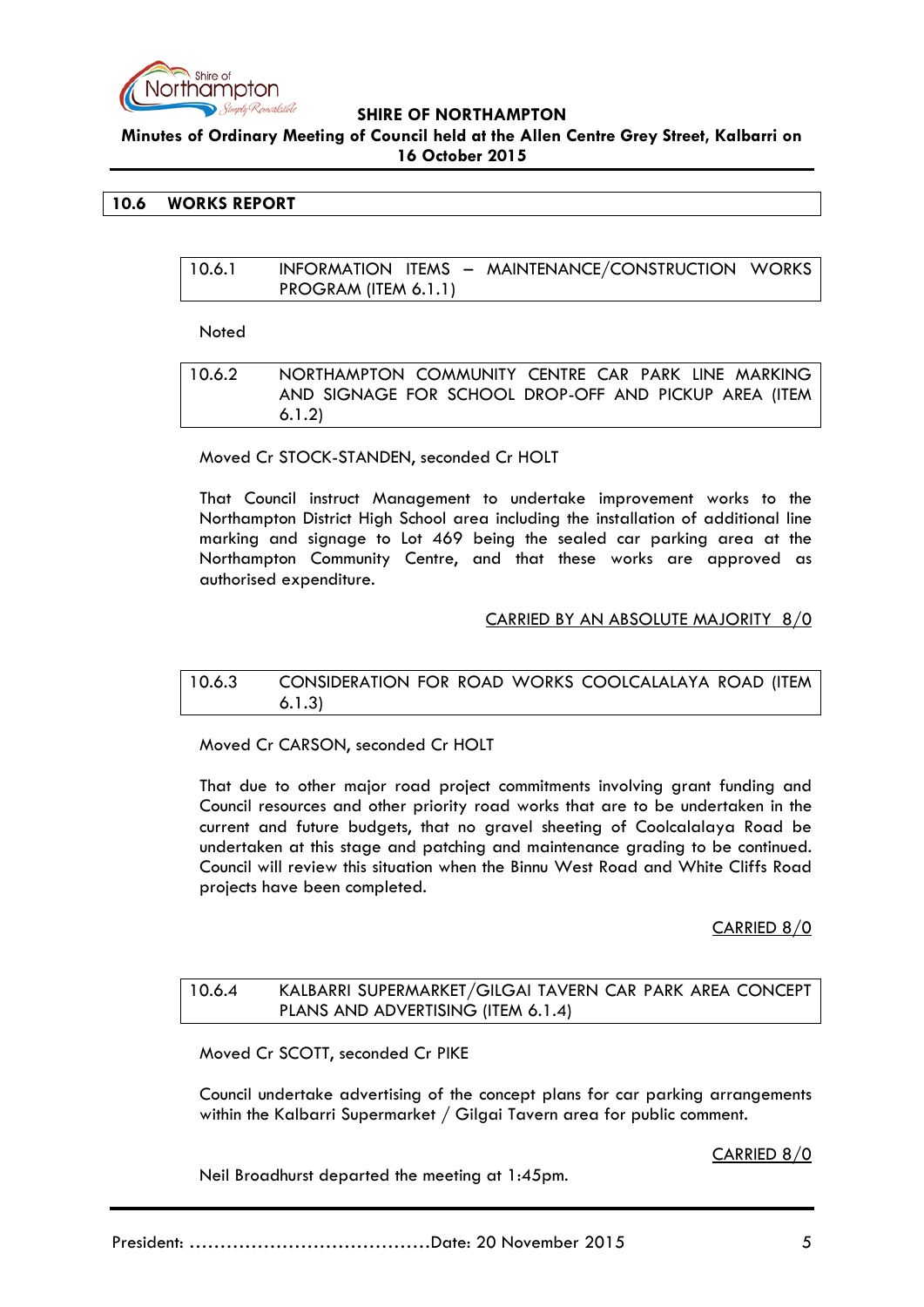

**Minutes of Ordinary Meeting of Council held at the Allen Centre Grey Street, Kalbarri on 16 October 2015**

## <span id="page-5-1"></span><span id="page-5-0"></span>**10.7 HEALTH/BUILDING REPORT**

10.7.1 BUILDING STATISTICS (ITEM 6.2.1)

**Noted** 

## <span id="page-5-2"></span>10.7.2 FEES AND CHARGES REFUSE SITES - 2015/2016 REVIEW (ITEM 6.2.2)

Moved Cr SCOTT, seconded Cr HOLT

That Council defer the matter and management investigate alternative tip charge options (eg ticketing system) to provide to the Principal Building Surveyor, as well as develop a 2-3 year plan that will reduce or remove the requirement for road verge side collections, and that these be reported back to Council for consideration in future budgets. Additionally, a charge of \$5 to be levied for 240L and 200L drums dumped in the putrescibles waste, and for this charge to be advertised to come into effect in January 2016.

CARRIED 8/0

## <span id="page-5-3"></span>10.7.3 PROPOSAL FOR HOLIDAY PARKS AND CAMPING GROUNDS LEGISLATION (ITEM 6.2.3)

Noted

## <span id="page-5-5"></span><span id="page-5-4"></span>**10.8 TOWN PLANNING REPORT**

10.8.1 PROPOSED GROUP DWELLING – RELOCATED BUILDINGS – LOT 285 (NO. 6) GOULD STREET, KALBARRI (ITEM 6.3.1)

Moved Cr CARSON, seconded Cr STOCK-STANDEN

That Council:

- 1 Grant formal development approval for a grouped dwelling and outbuilding to be constructed upon Lot 285 (No. 6) Gould Street, Kalbarri subject to the following conditions:
	- a) Development shall be in accordance with the attached approved plan(s) dated 16 October, 2015 and subject to any modifications required as a consequence of any condition(s) of this approval. The endorsed plan(s) shall not be modified or altered without the prior written approval of the local government;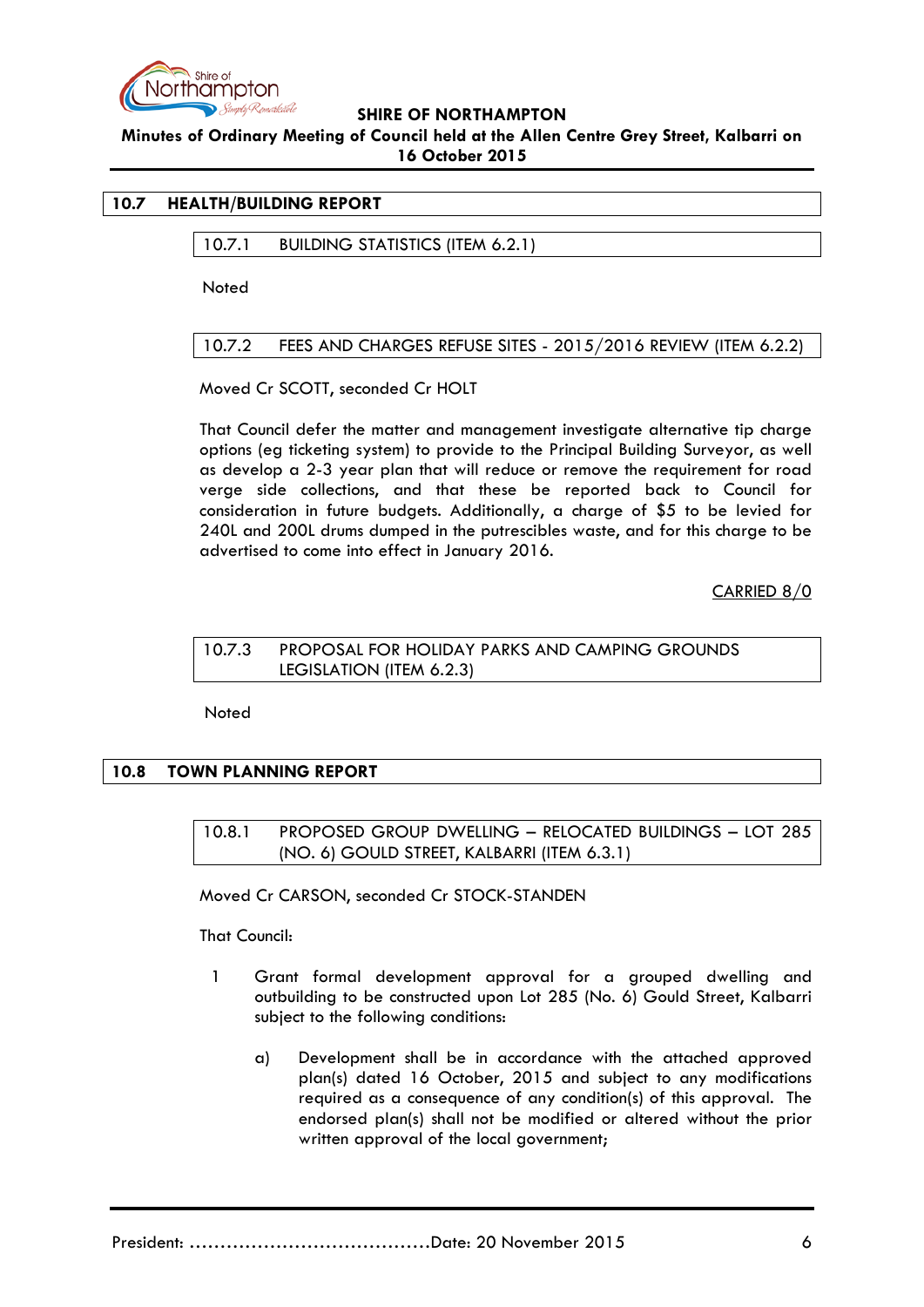

**Minutes of Ordinary Meeting of Council held at the Allen Centre Grey Street, Kalbarri on 16 October 2015**

- b) Any additions to or change of use of any part of the building or land (not the subject of this consent/approval) requires further application and planning approval for that use/addition;
- c) The proposed outbuilding shall be located a minimum of 1 metre from the rear (south) and side (west) boundaries as shown in red on the attached approved plans dated 16 October 2015;
- d) Development shall be in accordance with the approved building materials and colour schedule for the proposed grouped dwelling, outbuilding and car port;
- e) The space between the ground level and the floor level of the relocated dwellings shall be suitably enclosed to the approval of the Local Government;
- f) All verandah posts, rafters, downpipes, gutters and fascias are to be painted or replaced in a colour and/or materials that are from the approved building materials and colour schedule to the approval of the Local Government;
- g) Any soils disturbed or deposited on site shall be stabilised to the approval of the Local Government;
- h) Installation of crossing place/s to the standards and specifications of the Local Government;
- i) All stormwater is to be disposed of on-site to the specifications and approval of the local government. On application for a building permit a detailed design of stormwater collection and disposal system of developed areas is to be supplied;
- j) A building permit shall be issued by the Local Government prior to the commencement of any work on the site;
- k) In accordance with Shire of Northampton Local Planning Policy 'Relocated Dwellings and Second Hand Cladding Materials' the applicant is required to make payment to the Shire of Northampton a bond to the amount of \$1500.00 that must be accompanied by a statutory declaration, signed by the applicants and appropriately witnessed, indicating that the bond will be forfeited to Council if:
	- (i) The works described in the development approval and building permit are not carried out within a period of one year from the date of issue of the necessary building permit; and
	- (ii) Any notice duly served upon the builder is not promptly complied with.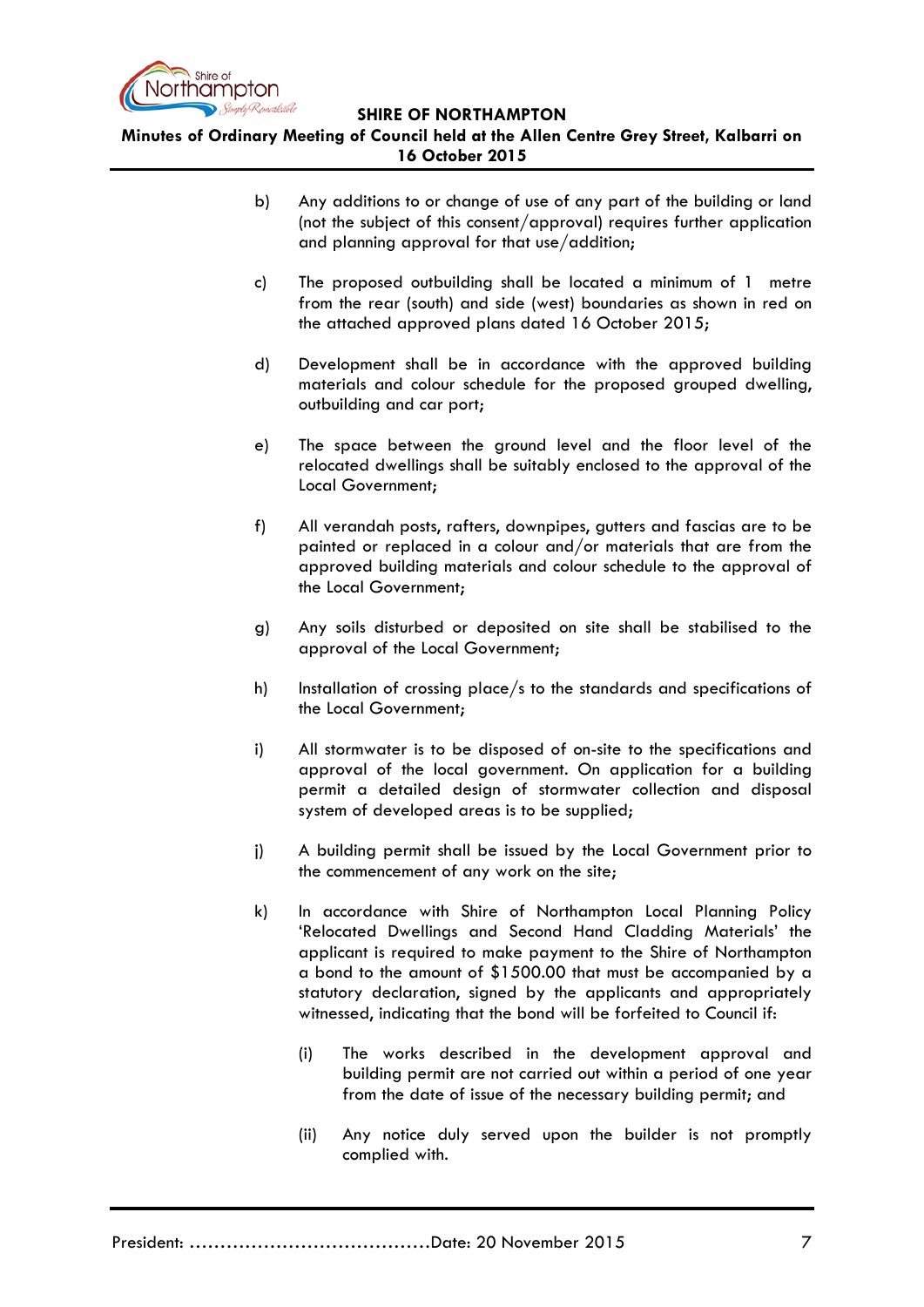

**Minutes of Ordinary Meeting of Council held at the Allen Centre Grey Street, Kalbarri on 16 October 2015**

- l) Access and car parking areas to be paved/sealed, drained and thereafter maintained to the approval of the local government;
- m) The Applicant/Owner is required to make arrangements with and to the satisfaction of the Water Corporation, for the provision of reticulated sewerage to all lots/units within the subdivision/development;
- n) Should the development be intended for strata titling/subdivision in the future then the applicant is advised that the group dwellings are to be developed in order to achieve the minimum site area per dwelling in accordance with 5.1.1 of the *Residential Design Codes* (2013); and
- o) Should the development be intended for strata or survey strata titling in the future please be advised that the Western Australian Planning Commission may require the provision of common property within the strata or survey strata subdivision in accordance with the *Residential Design Codes* (2013).

## Notes:

- 1. If the development/use the subject of this approval is not substantially commenced within a period of 2 years, or another period specified in the approval after the date of determination, the approval will lapse and be of no further effect;
- 2. Where an approval has so lapsed, no development must be carried out without the further approval of the local government having first been sought and obtained;
- 3. If an applicant or owner is aggrieved by this determination there is a right of review by the State Administrative Tribunal in accordance with the Planning and Development Act 2005 Part 14. An application must be made within 28 days of determination.

CARRIED 6/2

## 10.8.2 PROPOSED RELOCATED SINGLE DWELLING – LOT 255 (NO. 58) FLORA BOULEVARD, KALBARRI (ITEM 6.3.2)

Moved Cr HOLT, seconded Cr SCOTT

That Council:

1. Defer the application and management obtain legal advice to establish what is the precise definition of a residential structure, to allow Council to further consider this application.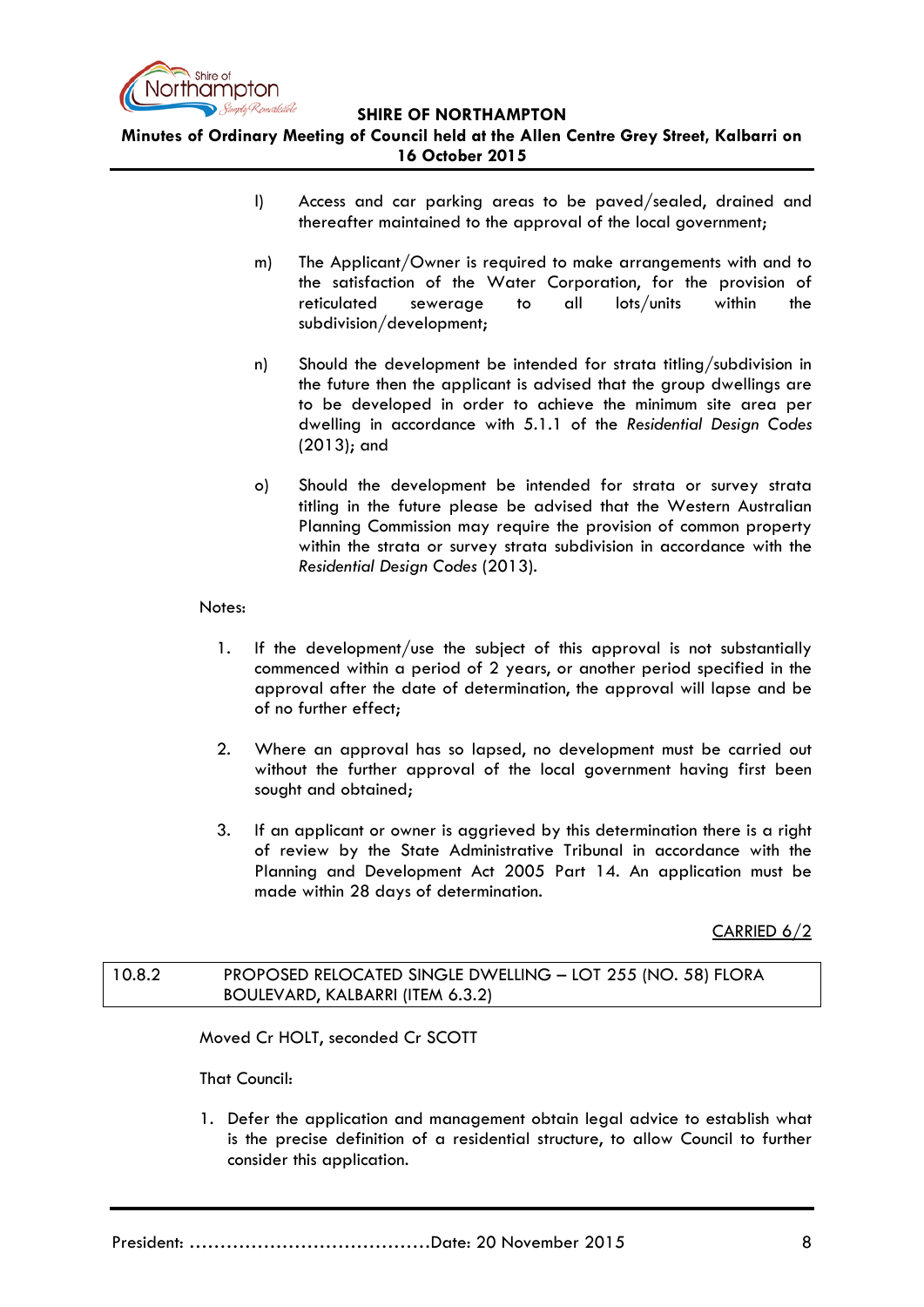

**Minutes of Ordinary Meeting of Council held at the Allen Centre Grey Street, Kalbarri on 16 October 2015**

> 2. Upon legal and advice and consideration of this advice, Council to review existing Shire of Northampton Local Planning Policies that address both new and second-hand transportable buildings, as well as any prefabricated structure, and prepare a new Local Planning Policy that will address these types of developments in all zones across the Shire.

## CARRIED 5/3

## <span id="page-8-0"></span>10.8.3 PROPOSED ITINERANT FOOD VAN - KALBARRI (ITEM 6.3.3)

Moved Cr CARSON, seconded Cr PIKE

That Council:

- 1. Grant formal development approval for the operation of an itinerant food van at the additional location – car park within Red Bluff Road Reserve subject to compliance with the following:
	- a) The itinerant food van shall operate at the additional location indicated upon the attached approved plan(s) dated 16 October 2015 and subject to any modifications required as a consequence of any condition(s) of this approval. The endorsed plans shall not be modified or altered without the prior written approval of the local government.
	- b) This approval is valid until 25 September 2017, after which the development will be returned to Council for further consideration.
	- c) All conditions contained within Planning Approval 2014-038 granted by Council on 22 August 2014 are applicable to this approval and the itinerant food van shall operate in accordance with these conditions and this amendment.

## Notes:

- 1. If the development/use the subject of this approval is not substantially commenced within a period of 2 years, or another period specified in the approval after the date of determination, the approval will lapse and be of no further effect
- 2. Where an approval has so lapsed, no development must be carried out without the further approval of the local government having first been sought and obtained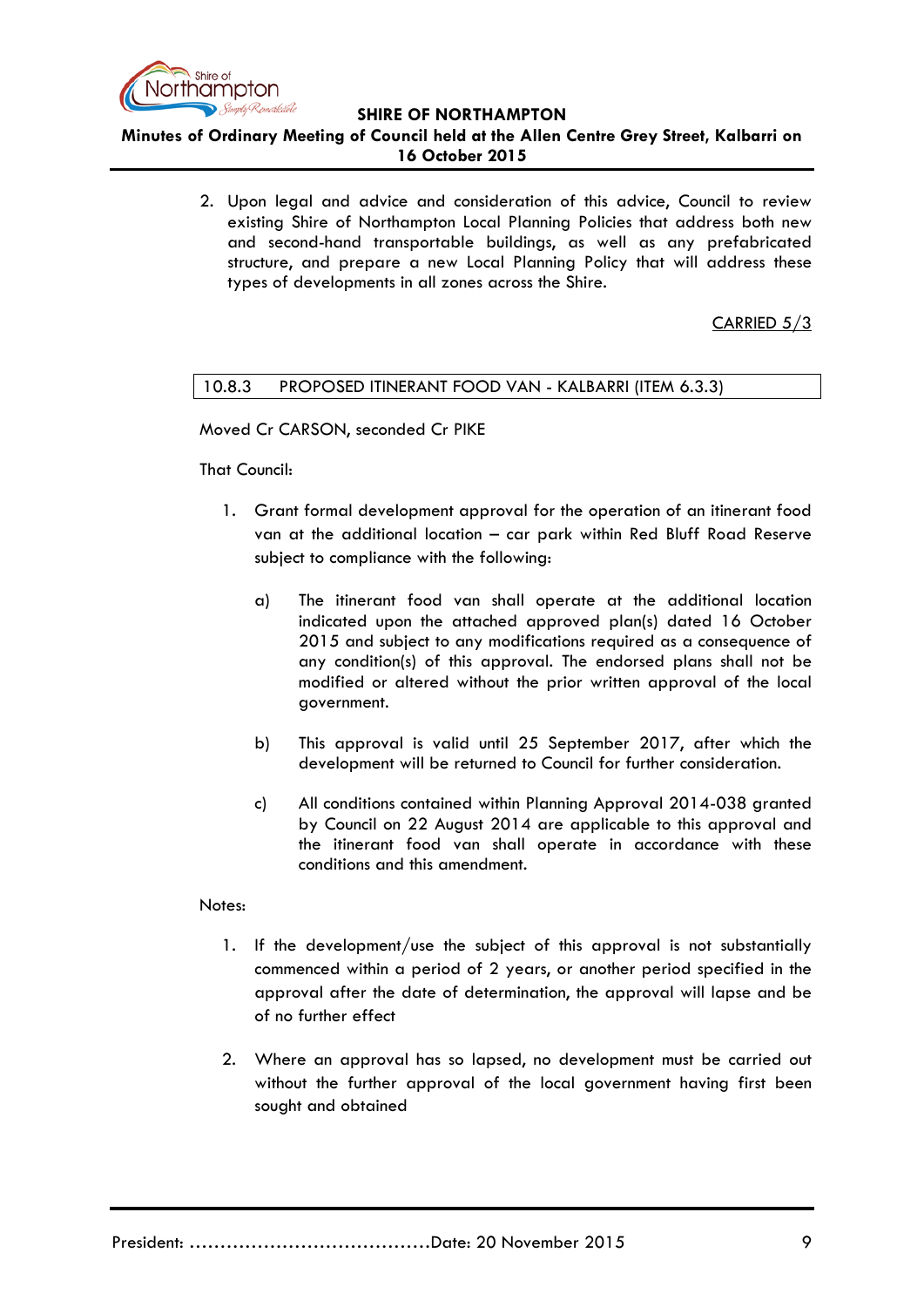

## **Minutes of Ordinary Meeting of Council held at the Allen Centre Grey Street, Kalbarri on 16 October 2015**

3. If an applicant or owner is aggrieved by this determination there is a right of review by the State Administrative Tribunal in accordance with the Planning and Development Act 2005 Part 14. An application must be made within 28 days of determination.

CARRIED 8/0

## <span id="page-9-0"></span>10.8.4 SUMMARY OF PLANNING INFORMATION ITEMS (ITEM 6.3.4)

**Noted** 

ADJOURNMENT – AFTERNOON TEA

Council adjourned for afternoon tea at 3:00pm.

Meeting reconvened at 3:13pm with the following in attendance:

Cr Wilson, Cr Simkin, Cr Carson, Cr Stock-Standen, Cr Gliddon, Cr Scott, Cr Holt, Cr Pike, Chief Executive Officer Garry Keeffe, Mrs Hayley Williams Principal Planner, Mrs Debbie Carson Community Development Officer, Mr Shane Krakouer Cr-elect, Mrs Roslyn Suckling Cr-elect.

## <span id="page-9-2"></span><span id="page-9-1"></span>**10.9 FINANCE REPORT**

## 10.9.1 ACCOUNTS FOR PAYMENT (ITEM 6.4.1)

Moved Cr PIKE, seconded Cr GLIDDON

That Municipal Fund Cheques 20711 to 20759 inclusive totalling \$93,321.75, Municipal EFT payments numbered EFT14152 to EFT14271 inclusive totalling \$684,421.05, direct Debit payments numbered GJ0302 to GJ0309 totalling \$20,079.55, Trust Fund Cheques 2076 to 2079, totalling \$1,030.00 be passed for payment and the items therein be declared authorised expenditure.

## CARRIED BY AN ABSOLUTE MAJORITY 8/0

## <span id="page-9-3"></span>10.9.2 MONTHLY FINANCIAL STATEMENTS SEPTEMBER 2015 (ITEM 6.4.2)

Moved Cr CARSON, seconded Cr HOLT

That Council adopts the Monthly Financial Report for the period ending 30 September 2015.

CARRIED 8/0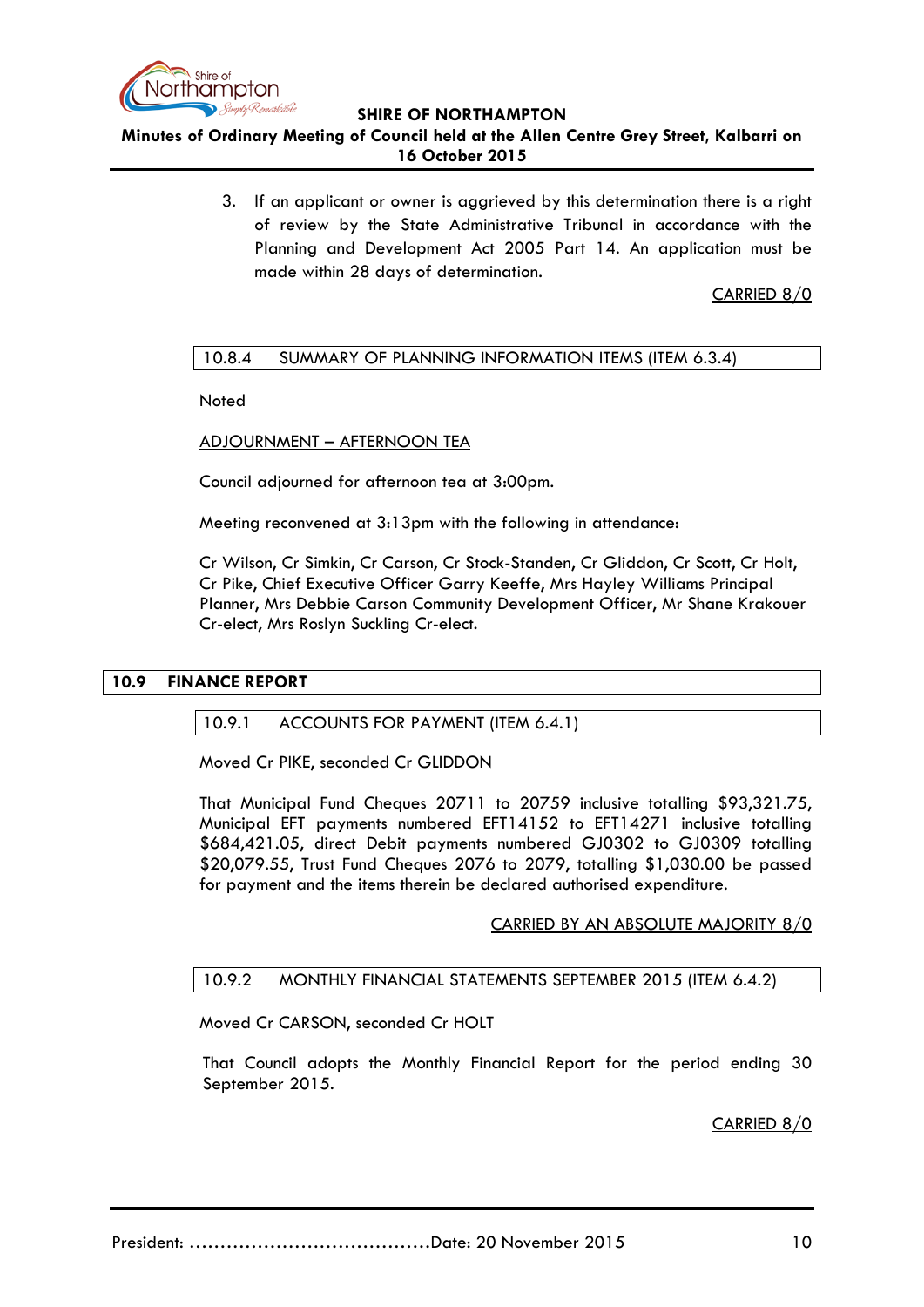

## **SHIRE OF NORTHAMPTON Minutes of Ordinary Meeting of Council held at the Allen Centre Grey Street, Kalbarri on 16 October 2015**

## <span id="page-10-1"></span><span id="page-10-0"></span>**10.10 ADMINISTRATION & CORPORATE REPORT**

## 10.10.1 VEHICLE CHANGEOVER (ITEM 6.5.1)

Moved Cr CARSON, seconded Cr SCOTT

That Council purchases an Isuzu MUX for the Principal Building Surveyor at a net cost after trade-in of \$5,750, and the Ford Everest for the CEO at a net cost after trade-in of \$18,094.

CARRIED 8/0

## <span id="page-10-2"></span>10.10.2 RAKE PLACE VACANT LOTS (ITEM 6.5.2)

Moved Cr STOCK-STANDEN, seconded Cr SIMKIN

That Council reduce the sale prices of the available vacant lots in Rake Place (being Lots 22, 24, 25 and 29) by 10%.

CARRIED 8/0

## <span id="page-10-3"></span>10.10.3 TOURISM PROMOTION (ITEM 6.5.3)

Moved Cr GLIDDON, seconded Cr PIKE

That Council not pursue the additional advertising proposed on the basis that it does not offer Council value for money.

CARRIED 8/0

10.10.4 PROPOSED PURPOSE OF LOT 21 HAMPTON ROAD, NORTHAMPTON (ITEM 6.5.4)

Noted

<span id="page-10-4"></span>10.10.5 LOT 23 RAKE PLACE RESIDENCE – GST COSTS (ITEM 6.5.5)

Moved Cr SCOTT, seconded Cr GLIDDON

That Council approves the use of the Land Development Reserve Funds for the completion of the new staff residence at Lot 23 Rake Place Northampton.

CARRIED BY AN ABSOLUTE MAJORITY 8/0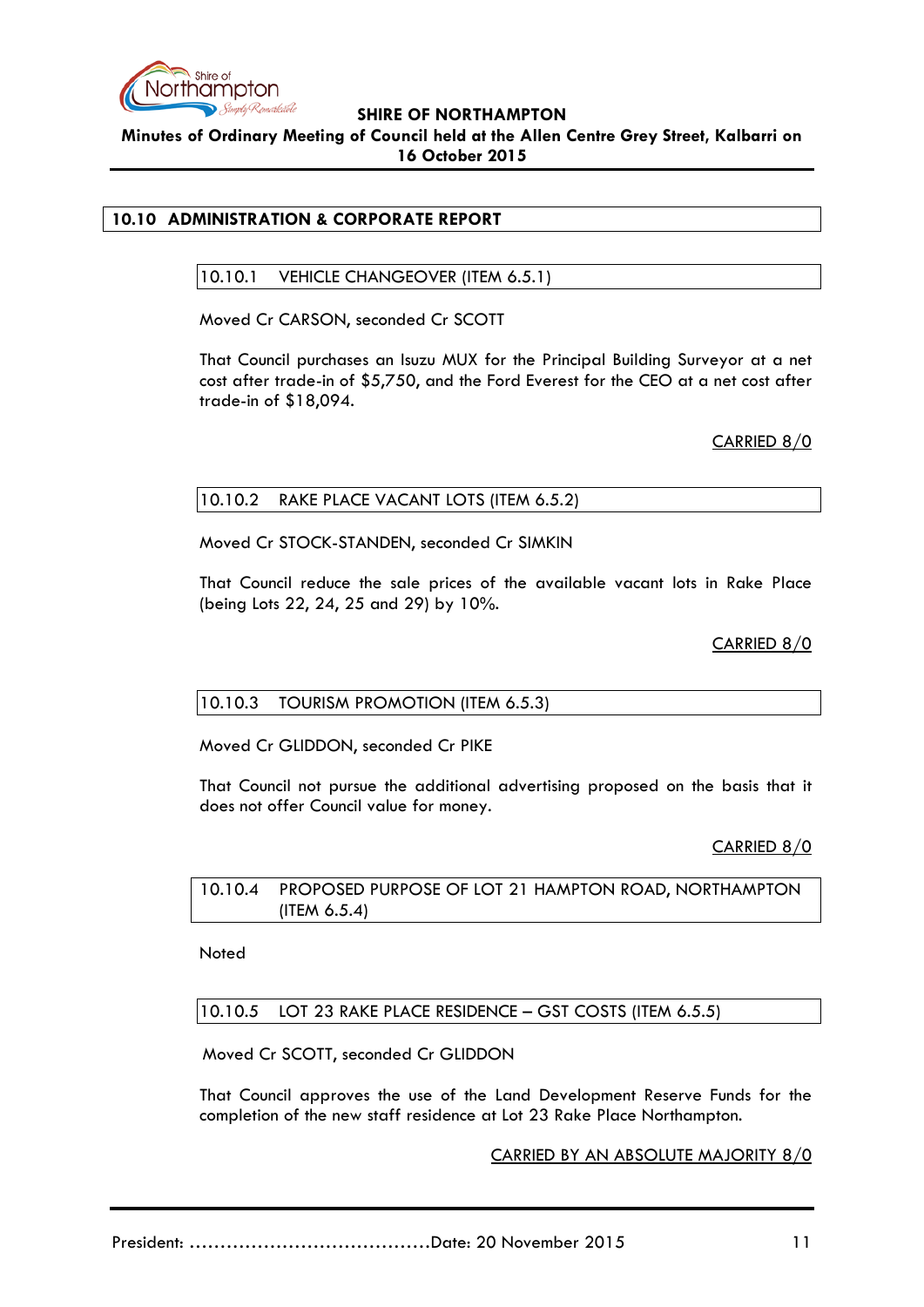

## <span id="page-11-0"></span>**SHIRE OF NORTHAMPTON Minutes of Ordinary Meeting of Council held at the Allen Centre Grey Street, Kalbarri on 16 October 2015**

10.10.6 LOT 452 ROBINSON STREET, NORTHAMPTON (ITEM 6.5.6)

Moved Cr STOCK-STANDEN, seconded Cr HOLT

That Council commit that the use of the whole of Lot 452 Robinson Street be retained for Public Purposes for Railway Station incorporating railway heritage purposes only.

CARRIED 8/0

## <span id="page-11-1"></span>10.10.7 CR's WILSON & GLIDDON (ITEM 6.5.7)

Noted

## <span id="page-11-2"></span>10.10.8 BUSH FIRE RISK MANAGEMENT PLANNING PROJECT (ITEM 6.5.8)

Moved Cr GLIDDON, seconded Cr HOLT

That Council endorse the actions of the CEO to be a signatory to a Bushfire Risk Management Planning Project Grant Agreement in association with the Shires of Irwin and Carnamah for the engagement of a Bush Fire Risk Management Coordinator.

CARRIED 8/0

<span id="page-11-3"></span>10.10.9 SOLAR LIGHTING – KALBARRI DISABLED FISHING PLATFORM (ITEM 6.5.9)

Moved Cr SIMKIN, seconded Cr STOCK-STANDEN

That Council purchases one HEI Solar Light for the Kalbarri disabled fishing platform with a galvanised light pole (non-powder coated).

CARRIED 8/0

## <span id="page-11-4"></span>10.10.10 ALUMINIUM CAN COLLECTION POINT (ITEM 6.5.10)

Moved Cr PIKE, seconded Cr STOCK-STANDEN

That Council approves the request from the Kalbarri Branch of the Order of Australasian of Old Bastards for the location of an aluminium can collection apparatus consisting of a caged trailer to be located on the Wood Street road verge as indicated on the map within the report subject to the following conditions:

President: …………………………………Date: 20 November 2015 12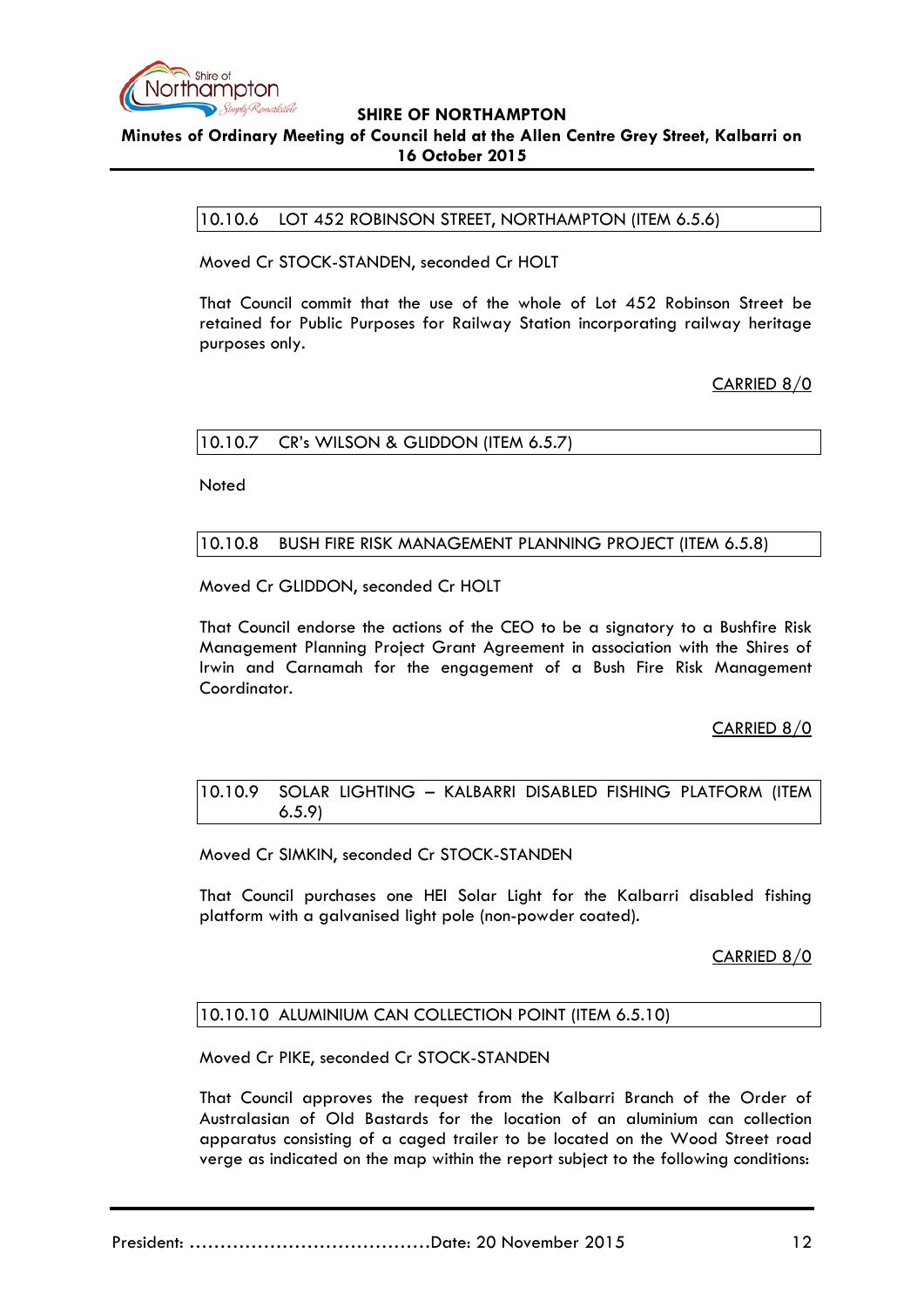

## **Minutes of Ordinary Meeting of Council held at the Allen Centre Grey Street, Kalbarri on 16 October 2015**

- 1. That Council reserves the right to remove the trailer should it become in a state of disrepair.
- 2. That should the collection trailer become a general dumping site and not for its intended use of collection of aluminium cans, then it is to be removed from site immediately.

CARRIED 8/0

## <span id="page-12-0"></span>10.10.11 INSURANCE COVER - DEFIBRILLATOR (ITEM 6.5.11)

Cr Holt advised that the Kalbarri St John Ambulance has determined to insure their own defibrillators, so there is now no requirement of Council to consider the insurance of the defibrillator located at the Chinaman's Beach ablution facility as proposed.

Agenda item was withdrawn.

## <span id="page-12-1"></span>**10.11 SHIRE PRESIDENT'S REPORT**

Nil

## <span id="page-12-2"></span>**10.12 DEPUTY SHIRE PRESIDENT'S REPORT**

Since the last Council meeting Cr Simkin reported on his attendance at the following:

30/9/2015 Horrocks Community Centre Committee tender meeting

## <span id="page-12-4"></span><span id="page-12-3"></span>**10.13 COUNCILLORS' REPORTS**

## 10.13.1 CR HOLT

Since the last Council meeting Cr Holt reported on his attendance at:

18/9/2015 SES Advisory Committee briefing of proposed changes to legislation that will impact on bush fire regulations

#### <span id="page-12-5"></span>10.13.2 CR GLIDDON

Since the last Council meeting Cr Gliddon reported on her attendance at:

19/9/2015 Zest Festival as a representative of the Shire and to meet and greet guests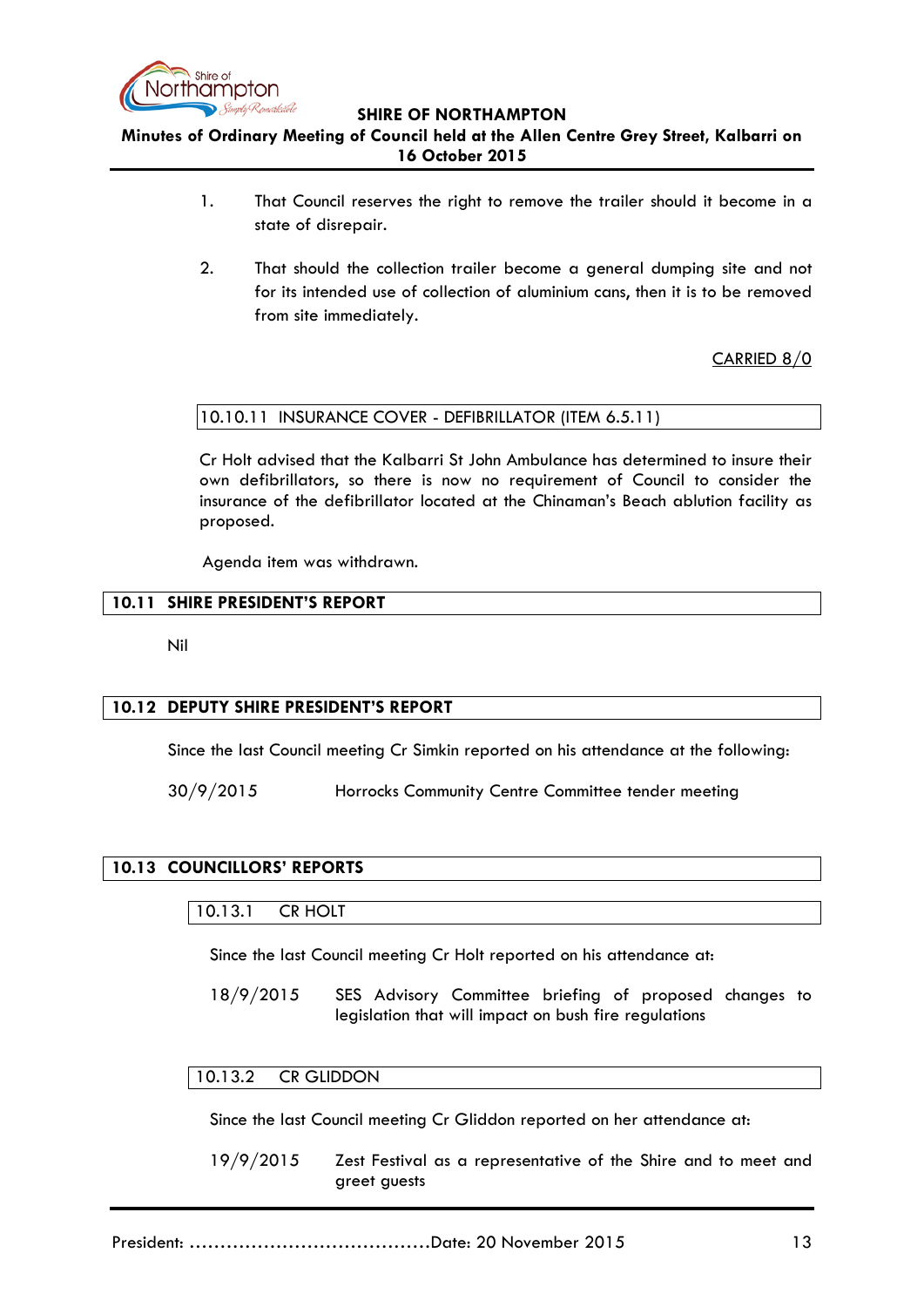

**Minutes of Ordinary Meeting of Council held at the Allen Centre Grey Street, Kalbarri on 16 October 2015**

|                                                      | 21-24/9/2015 Visitor Centre Conference |  |  |  |  |  |  |                                                      |  |
|------------------------------------------------------|----------------------------------------|--|--|--|--|--|--|------------------------------------------------------|--|
| 5/10/2015                                            |                                        |  |  |  |  |  |  | Met with Tim Shanahan with other Shire management re |  |
|                                                      | Midwest Health matters                 |  |  |  |  |  |  |                                                      |  |
| 13/10/2015 Kalbarri Visitor Centre Committee meeting |                                        |  |  |  |  |  |  |                                                      |  |

## <span id="page-13-0"></span>10.13.3 CR STOCK-STANDEN

Since the last Council meeting Cr Stock-Standen reported on her attendance at:

30/9/2015 Horrocks Community Centre Committee tender meeting

<span id="page-13-1"></span>10.13.4 CR SCOTT

Since the last Council meeting Cr Scott reported on his attendance at:

| 30/9/2015 | Horrocks Community Centre Committee tender meeting |  |  |  |  |  |  |                                                      |  |
|-----------|----------------------------------------------------|--|--|--|--|--|--|------------------------------------------------------|--|
| 5/10/2015 |                                                    |  |  |  |  |  |  | Met with Tim Shanahan with other Shire management re |  |
|           | Midwest Health matters                             |  |  |  |  |  |  |                                                      |  |

## <span id="page-13-2"></span>**10.14 INFORMATION BULLETIN**

**Noted** 

## <span id="page-13-4"></span><span id="page-13-3"></span>**10.15 NEW ITEMS OF BUSINESS**

## 10.15.1 PORT GREGORY PINK LAKE STOPPING AREA

Cr Gliddon reported that visitors to the Port Gregory area are frequently stopping to view and photograph the Pink Lake, although there is no specially designated stopping or viewing area. Cr Gliddon therefore proposed that Council investigate the placement of a suitable site and viewing platform to meet this tourism need.

Moved Cr GLIDDON, seconded Cr STOCK-STANDEN

That Council investigate the identification of a site and placement of a viewing platform to allow visitors to view the Port Gregory Pink Lake and investigate possible funding opportunities for this infrastructure.

CARRIED 8/0

#### <span id="page-13-5"></span>10.15.2 TRACKING SYSTEMS FOR SHIRE VEHICLES

Cr Simkin expressed concern about the safety of works employees when working alone in remote locations and proposed a solution of purchasing tracking devices for vehicles to identify the locations of employees in these instances.